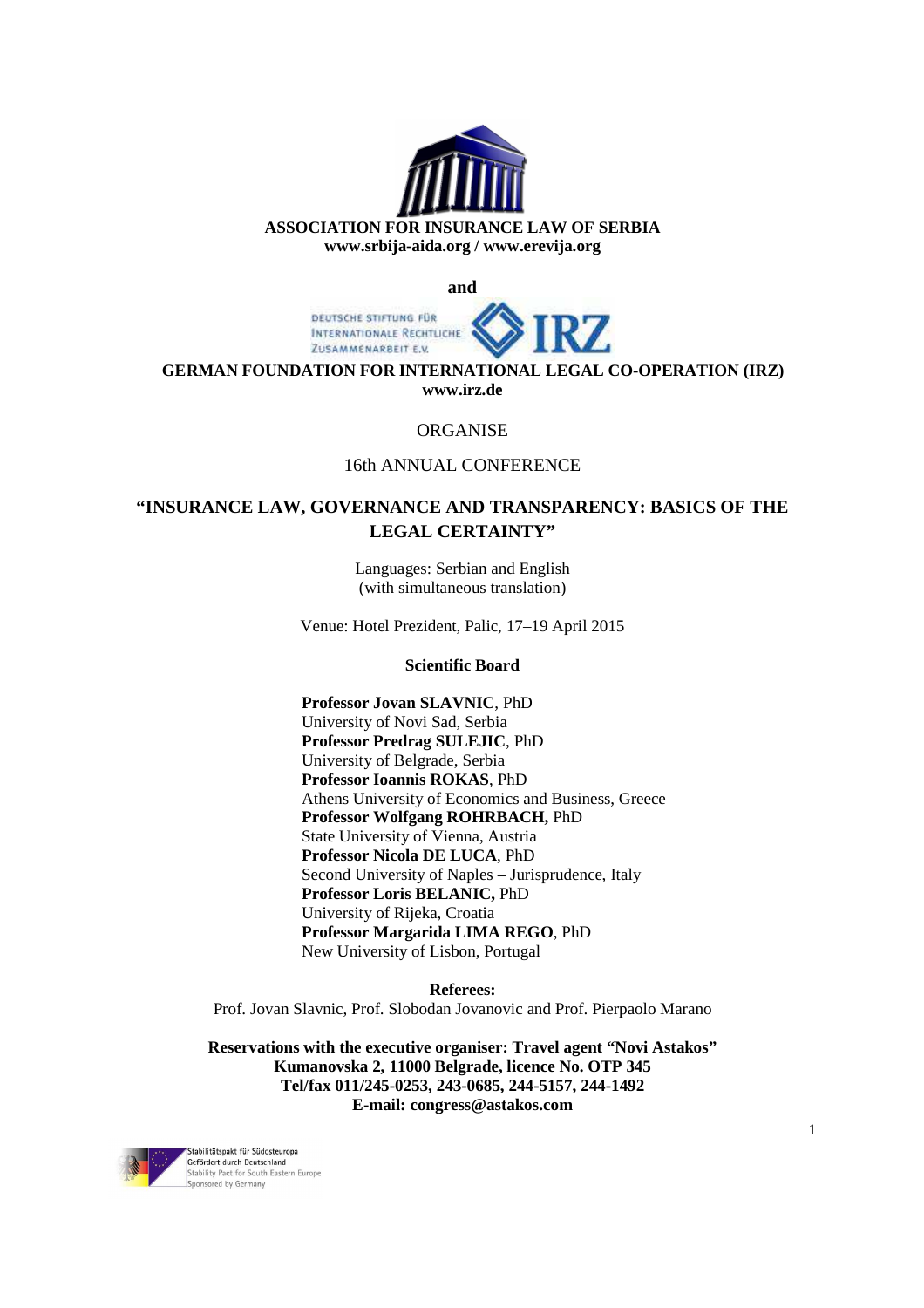#### **DRAFT PROGRAMME**

(Speeches and presentations limited to 20 minutes / debate at the end of round table to further 15 minutes)

**Friday, 17 April 2015** 

| <b>Speeches and presentations</b><br><b>AIDA Serbia Assembly</b>                                                                                                                                                                                                                                                                                                                                                                                                 | $14.00 - 17.50$<br><b>18.00</b> |  |  |  |
|------------------------------------------------------------------------------------------------------------------------------------------------------------------------------------------------------------------------------------------------------------------------------------------------------------------------------------------------------------------------------------------------------------------------------------------------------------------|---------------------------------|--|--|--|
| 14.00<br><b>Conference opening</b><br>Dr. Stefan PÜRNER, German foundation for international legal co-operation<br>Dr. Slobodan JOVANOVIC, President of the AIDA SERBIA                                                                                                                                                                                                                                                                                          |                                 |  |  |  |
| <b>CONFERENCE</b>                                                                                                                                                                                                                                                                                                                                                                                                                                                |                                 |  |  |  |
| <b>ROUND TABLE I – Non-Life Insurance Contracts</b>                                                                                                                                                                                                                                                                                                                                                                                                              | 14.15                           |  |  |  |
| 1. Liability insurance in international perspective: Arising issues in cross border liability insurance<br>- Ioannis ROKAS, Athens University of Economics and Business, Greece (chair)                                                                                                                                                                                                                                                                          |                                 |  |  |  |
| 2. Reform of the German law on insurance contracts in the light of jurisdiction<br>- Eduard BISCHOF, Attorney at Law, Germany                                                                                                                                                                                                                                                                                                                                    |                                 |  |  |  |
| 3. Some Aspects of the Product liability Insurance Contract<br>$\mathbf{D} \mathbf{D}$ $\mathbf{D} \mathbf{D}$ $\mathbf{D} \mathbf{D}$ $\mathbf{D} \mathbf{D}$ $\mathbf{D} \mathbf{D} \mathbf{D}$ $\mathbf{D} \mathbf{D} \mathbf{D} \mathbf{D}$ $\mathbf{D} \mathbf{D} \mathbf{D} \mathbf{D} \mathbf{D} \mathbf{D} \mathbf{D} \mathbf{D} \mathbf{D} \mathbf{D} \mathbf{D} \mathbf{D} \mathbf{D} \mathbf{D} \mathbf{D} \mathbf{D} \mathbf{D} \mathbf{D} \mathbf{$ |                                 |  |  |  |

- Loris BELANIC, University of Rijeka, Croatia
- 4. Legal regulation of the private coinsurance in the comparative law – Slobodan JOVANOVIC, University Business Academy, Novi Sad, Serbia
- 5. Insurance of the losses from business interuption – Zoran ILKIC, DDOR Novi Sad, Serbia

**Coffe Break at 16.10**

- **ROUND TABLE II Life Insurance Contracts 16.15**
	- 1. Beneficiary in life insurance – Samim ÜNAN, University of Galatasaray, Turkey
	- 2. Risk of disability and need for care in the mirror of life insurance – Wolfgang ROHRBACH, State University of Vienna, Austria, (ret.)
	- 3. Risk of longer life expectancy Management and capital market – Jasmina LABUDOVIC STANKOVIC, University of Kragujevac, Serbia **End at 17.30**
- **Presentation of the book 17.30 "German Insurance Contract Law with Translation" Slavko DJORDJEVIC and Darko SAMARDZIC**
- **Assembly of the AIDA Serbia 18.00**  • **Cocktail Reception 18.30 – 19.30**

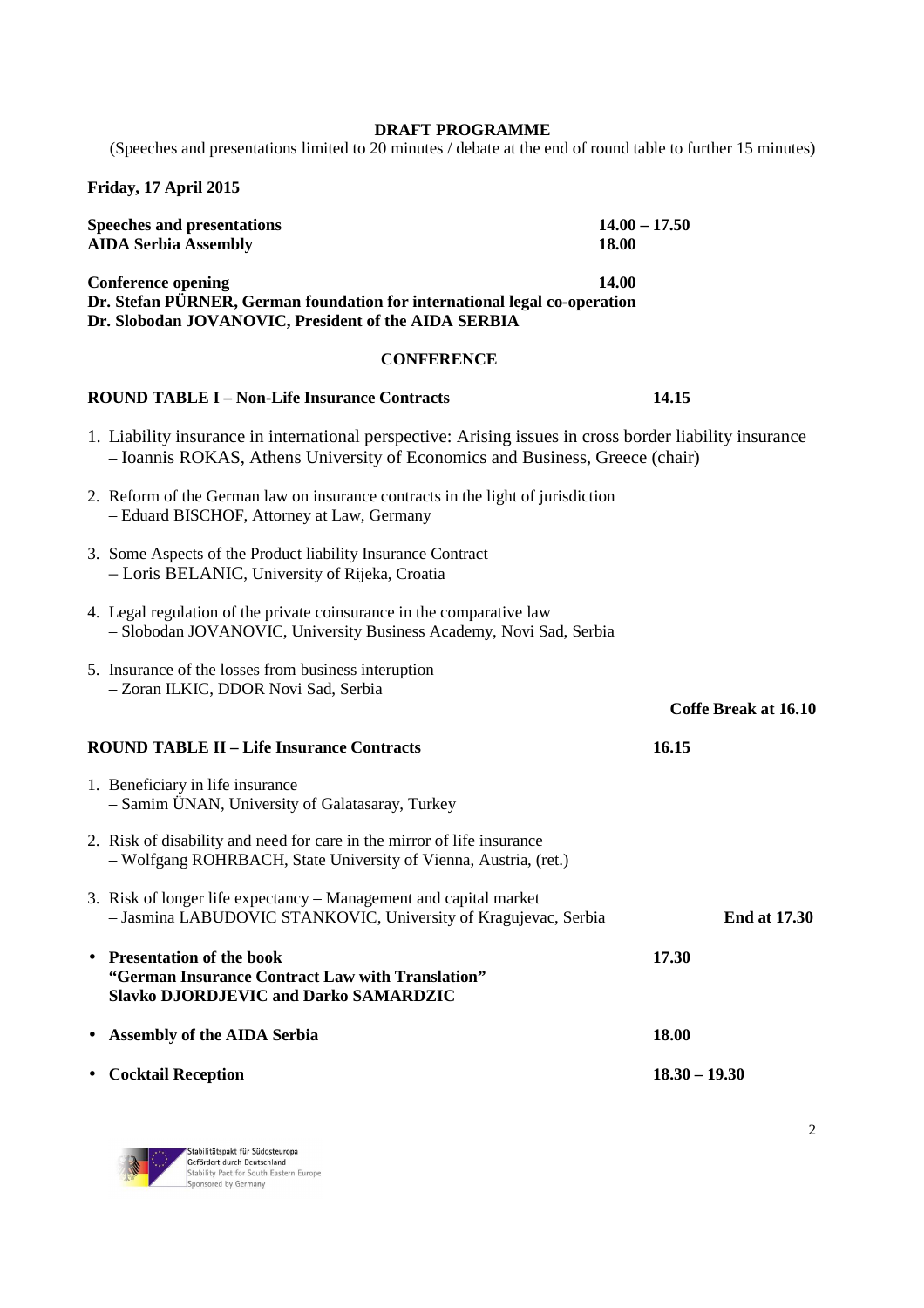| Saturday, 18 April 2015<br>Presentation of the works and debates                                                                                                                                                                          | $09.00 - 13.00$      |  |
|-------------------------------------------------------------------------------------------------------------------------------------------------------------------------------------------------------------------------------------------|----------------------|--|
| <b>ROUND TABLE III - Motor third party liability insurance</b>                                                                                                                                                                            | 09.00                |  |
| 1. European regulation on motor vehicle liability insurance<br>- Caroline VAN SCHOUBROECK, Catholic University of Louvain, Belgium                                                                                                        |                      |  |
| 2. Notion of the use of motor vehicle in MTPL insurance – Judgment of the EU Court in the case Vnuk $v$ .<br>Zavarovalnica Triglav, d.d.<br>- Milan VIRSEK, Head of property department, Sava Re, Ljubljana, Slovenia                     |                      |  |
| 3. Recourse of the Guarantee fund<br>- Katarina IVANCEVIC, University Union, Belgrade, Serbia (chair)                                                                                                                                     |                      |  |
| 4. Guarantee fund operational issues<br>- Milan CEROVIC, Association of insurance customers, Belgrade, Serbia                                                                                                                             | Coffe Break at 10.35 |  |
| <b>ROUND TABLE IV - Insurance distribution and consumer protection</b>                                                                                                                                                                    | 10.40                |  |
| 1. Transparency of the insurance intermediary's duties towards insurance customers<br>- Jovan SLAVNIC, University of Novi Sad, Serbia, (ret.) and Nikola FILIPOVIC, Higher education<br>institution for applied studies, Belgrade, Serbia |                      |  |
| 2. Wrongful Birth vs. Wrongful Life Damages<br>- Benjamin BUTTON-STEPHENS, University of East Anglia, Norwich, United Kingdom                                                                                                             |                      |  |
| 3. Overruling and Insurance Law<br>- Nicola DE LUCA, Seconda Università di Napoli - Giurisprudenza, Italia (chair)                                                                                                                        |                      |  |
| 4. Insurance segmentation as unfair discrimination: what to expect next in the wake of Test-Achats?<br>- Margarida LIMA REGO, New University of Lisbon, Portugal<br><b>End at 12.15</b>                                                   |                      |  |
| <b>ROUND TABLE V - Insurance companies' supervision</b>                                                                                                                                                                                   | 12.20                |  |
| 1. New directions in insurance supervision in Hungary (Business model based supervision, product<br>governance)<br>- Ferenc SZEBELÉDI, Head of Insurance Supervision Department, Hungarian National Bank, Budapest,<br>Hungary            |                      |  |
| 2. Supervision of the Insurance sector in the EU – Challenges and way ahead<br>- Stefan SAWATZKI, German Insurers' Association (GDV), Berlin, Germany                                                                                     |                      |  |
| 3. A new regulatory paradigm: risk culture and ethical codes<br>- Pierpaolo MARANO, Catholic University of Sacred Heart, Milan, Italy (chair)                                                                                             |                      |  |
| 4. Compliance risk at insurance companies and function of the insurance supervision<br>- Ljiljana STOJKOVIC, Lawyer, Belgrade, Serbia                                                                                                     | <b>End at 13.55</b>  |  |
| Free time until gala dinner at the "Vinski Salas")<br>(transport to be provided from the parking lot near "Mala gostiona")                                                                                                                | 20.00<br>3           |  |
| Stabilitätspakt für Südosteuropa<br>Gefördert durch Deutschland<br>Stability Pact for South Eastern Europe<br>Sponsored by Germany                                                                                                        |                      |  |